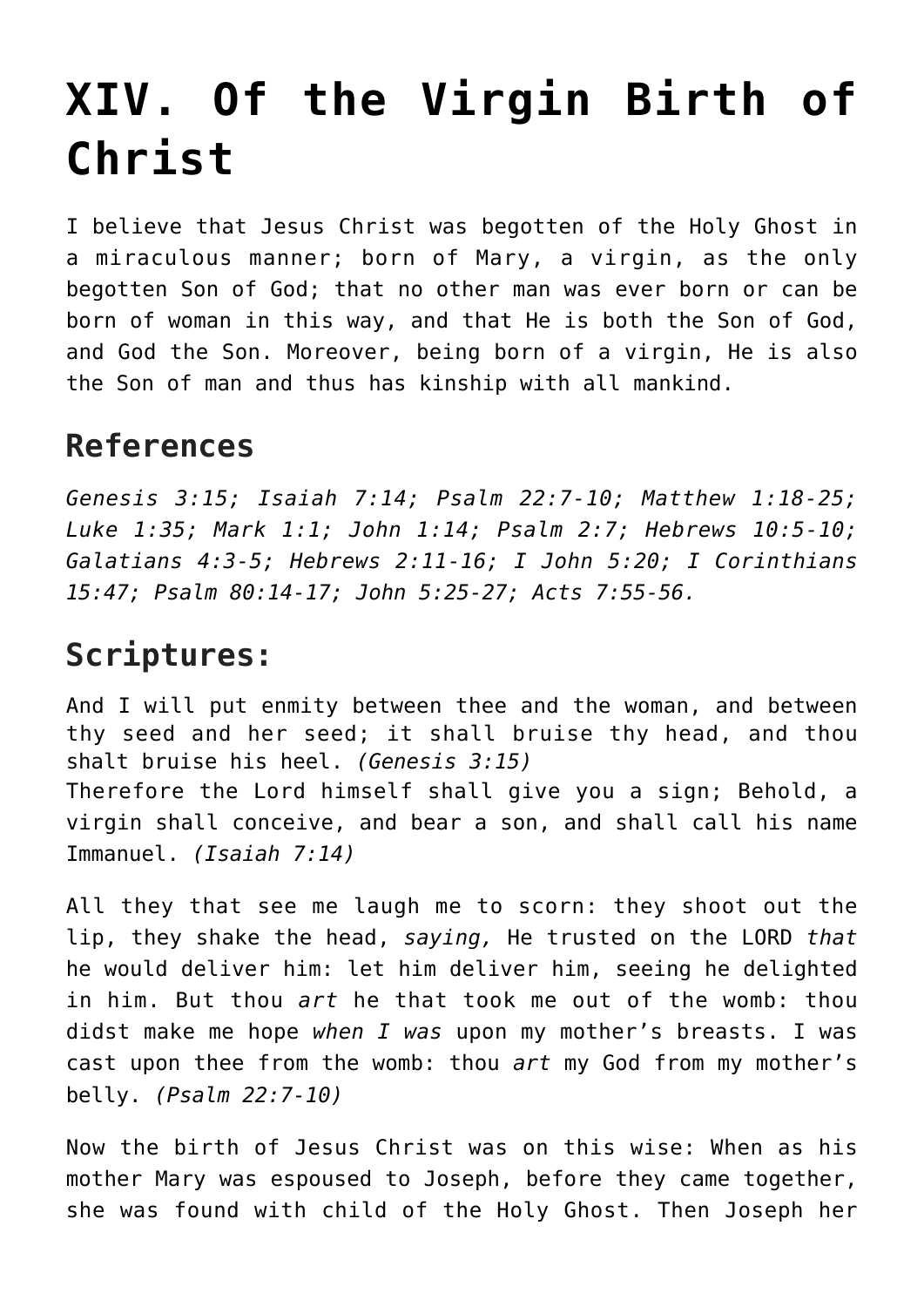husband, being a just *man*, and not willing to make her a publick example, was minded to put her away privily. But while he thought on these things, behold, the angel of the Lord appeared unto him in a dream, saying, Joseph, thou son of David, fear not to take unto thee Mary thy wife: for that which is conceived in her is of the Holy Ghost. And she shall bring forth a son, and thou shalt call his name JESUS: for he shall save his people from their sins. Now all this was done, that it might be fulfilled which was spoken of the Lord by the prophet, saying, Behold, a virgin shall be with child, and shall bring forth a son, and they shall call his name Emmanuel, which being interpreted is, God with us. Then Joseph being raised from sleep did as the angel of the Lord had bidden him, and took unto him his wife: And knew her not till she had brought forth her firstborn son: and he called his name JESUS. *(Matthew 1:18-25)*

And in the sixth month the angel Gabriel was sent from God unto a city of Galilee, named Nazareth, To a virgin espoused to a man whose name was Joseph, of the house of David; and the virgin's name *was* Mary. And the angel came in unto her, and said, Hail, *thou that art* highly favoured, the Lord *is* with thee: blessed *art* thou among women. And when she saw *him,* she was troubled at his saying, and cast in her mind what manner of salutation this should be. And the angel said unto her, Fear not, Mary: for thou hast found favour with God. And, behold, thou shalt conceive in thy womb, and bring forth a son, and shalt call his name JESUS. He shall be great, and shall be called the Son of the Highest: and the Lord God shall give unto him the throne of his father David: And he shall reign over the house of Jacob for ever; and of his kingdom there shall be no end. Then said Mary unto the angel, How shall this be, seeing I know not a man? And the angel answered and said unto her, The Holy Ghost shall come upon thee, and the power of the Highest shall overshadow thee: therefore also that holy thing which shall be born of thee shall be called the Son of God. *(Luke 1:26-35)*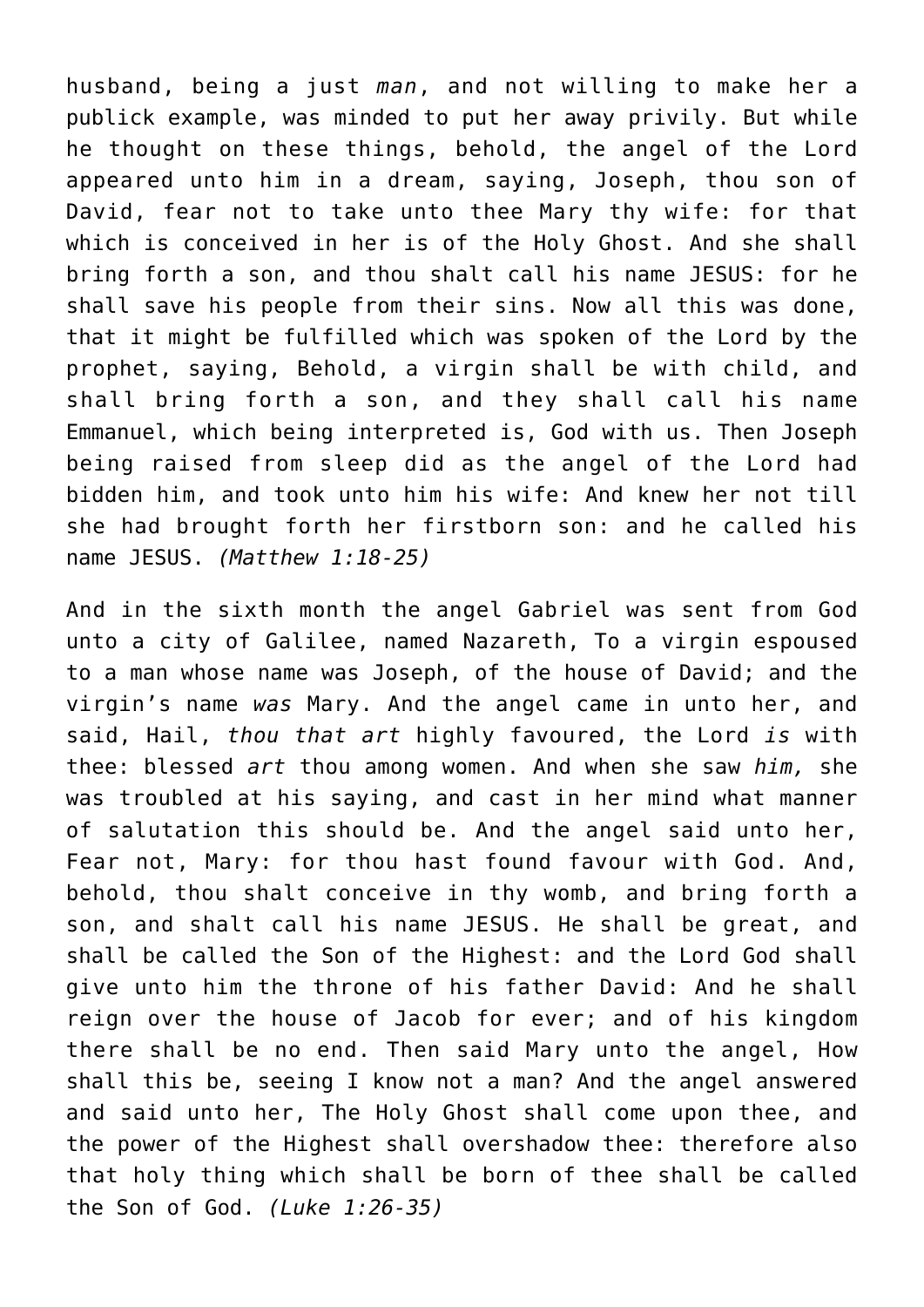The beginning of the gospel of Jesus Christ, the Son of God; *(Mark 1:1)*

And the Word was made flesh, and dwelt among us, (and we beheld his glory, the glory as of the only begotten of the Father,) full of grace and truth. *(John 1:14)*

I will declare the decree: the LORD hath said unto me, Thou *art* my Son; this day have I begotten thee. *(Psalm 2:7)*

Wherefore when he cometh into the world, he saith, Sacrifice and offering thou wouldest not, but a body hast thou prepared me: In burnt offerings and *sacrifices* for sin thou hast had no pleasure. Then said I, Lo, I come (in the volume of the book it is written of me,) to do thy will, O God. Above when he said, Sacrifice and offering and burnt offerings and *offering* for sin thou wouldest not, neither hadst pleasure *therein*; which are offered by the law; Then said he, Lo, I come to do thy will, O God. He taketh away the first, that he may establish the second. By the which will we are sanctified through the offering of the body of Jesus Christ once *for all. (Hebrews 10:5-10)*

Even so we, when we were children, were in bondage under the elements of the world: But when the fulness of the time was come, God sent forth his Son, made of a woman, made under the law, To redeem them that were under the law, that we might receive the adoption of sons. *(Galatians 4:3-5)*

For both he that sanctifieth and they who are sanctified *are* all of one: for which cause he is not ashamed to call them brethren, Saying, I will declare thy name unto my brethren, in the midst of the church will I sing praise unto thee. And again, I will put my trust in him. And again, Behold I and the children which God hath given me. Forasmuch then as the children are partakers of flesh and blood, he also himself likewise took part of the same; that through death he might destroy him that had the power of death, that is, the devil;